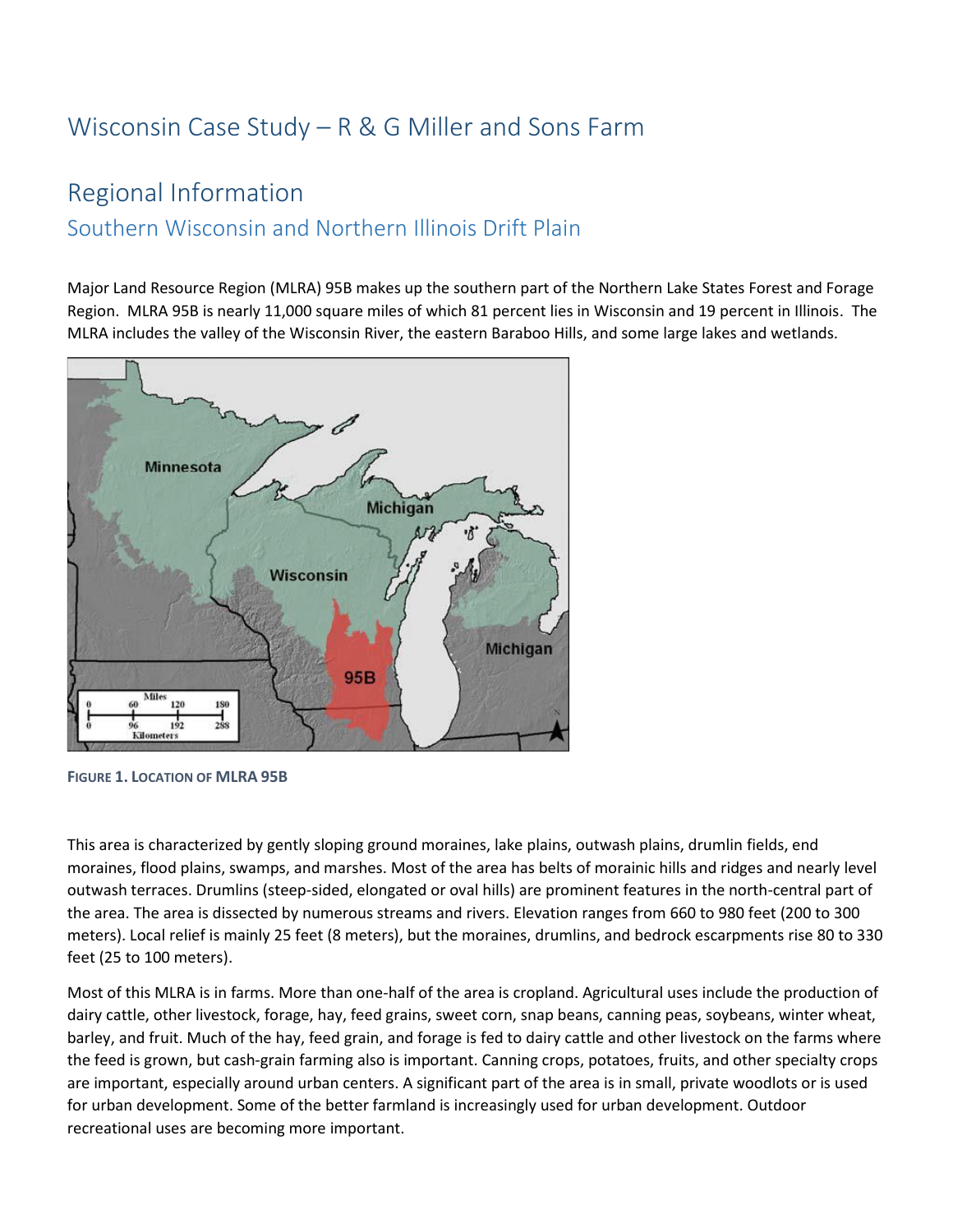### Climate Information

The average annual precipitation in this area is 30 to 38 inches. Most of the rainfall occurs as high-intensity, convective thunderstorms during the summer. Snowfall is common in winter. The average annual temperature is 43 to 48 degrees F. The freeze-free period averages about 170 days and ranges from 150 to 190 days, decreasing in length from south to north and from the shore of Lake Michigan inland.

According to the NOAA National Centers for Environmental Information and their Wisconsin State Climate Summary, projections for Wisconsin's climate include:

- Average temps could increase 3.5-5°F by mid-century (2046-2065).
- Potential increase in number of days above 95°F with future heat waves to be more intense.
- Average number of days without precipitation to increase.
- Increased precipitation during winter and spring (less snowfall due to increased temps).
- Higher frequency and intensity of extreme precipitation events.
- **EXECT:** Frost-free season will be longer, thus less time for soils to be frozen.

#### Soils on the Farm

The dominant soil orders in this MLRA are Alfisols, Histosols, and Mollisols. The soils in the area dominantly have a mesic soil temperature regime, an aquic or udic soil moisture regime, and mixed mineralogy. They are very deep, generally well drained to poorly drained, and loamy. They formed dominantly in a mantle of silty or loamy sediments over loamy till, in sandy till or mudflow sediments, in a sandy or loamy mantle over glaciofluvial deposits, in silty or clayey glaciolacustrine sediments, in mixed alluvium, or in organic material.

Three of the many soil series found on the farm and common throughout the MLRA are St. Charles silt loam with slopes of 2 to 6 percent. This series is found on till plains on plains. The parent material consists of loess over glacial loamy till with a depth to a root restrictive layer greater than 60 inches. The natural drainage class is well drained. Dodge silt loam has slope that are 2 to 6 percent. This series can be found on drumlins on drumlin fields. The parent material consists of loess over calcareous loamy till. The depth to a root restrictive layer is greater than 60 inches and natural drainage class is well drained. Virgil silt loam is found with slopes of 1 to 4 percent. This component is on drumlins on drumlin fields. The parent material consists of loess over calcareous loamy till with a depth to a root restrictive layer greater than 60 inches. The natural drainage class is somewhat poorly drained thus many fields contain subsurface tile drainage networks.

#### Water

Following are the estimated withdrawals of freshwater by use in this MLRA:

Public supply—surface water, 10.8%; ground water, 9.0%

Livestock—surface water, 0.3%; ground water, 1.1%

Irrigation—surface water, 0.0%; ground water, 1.2%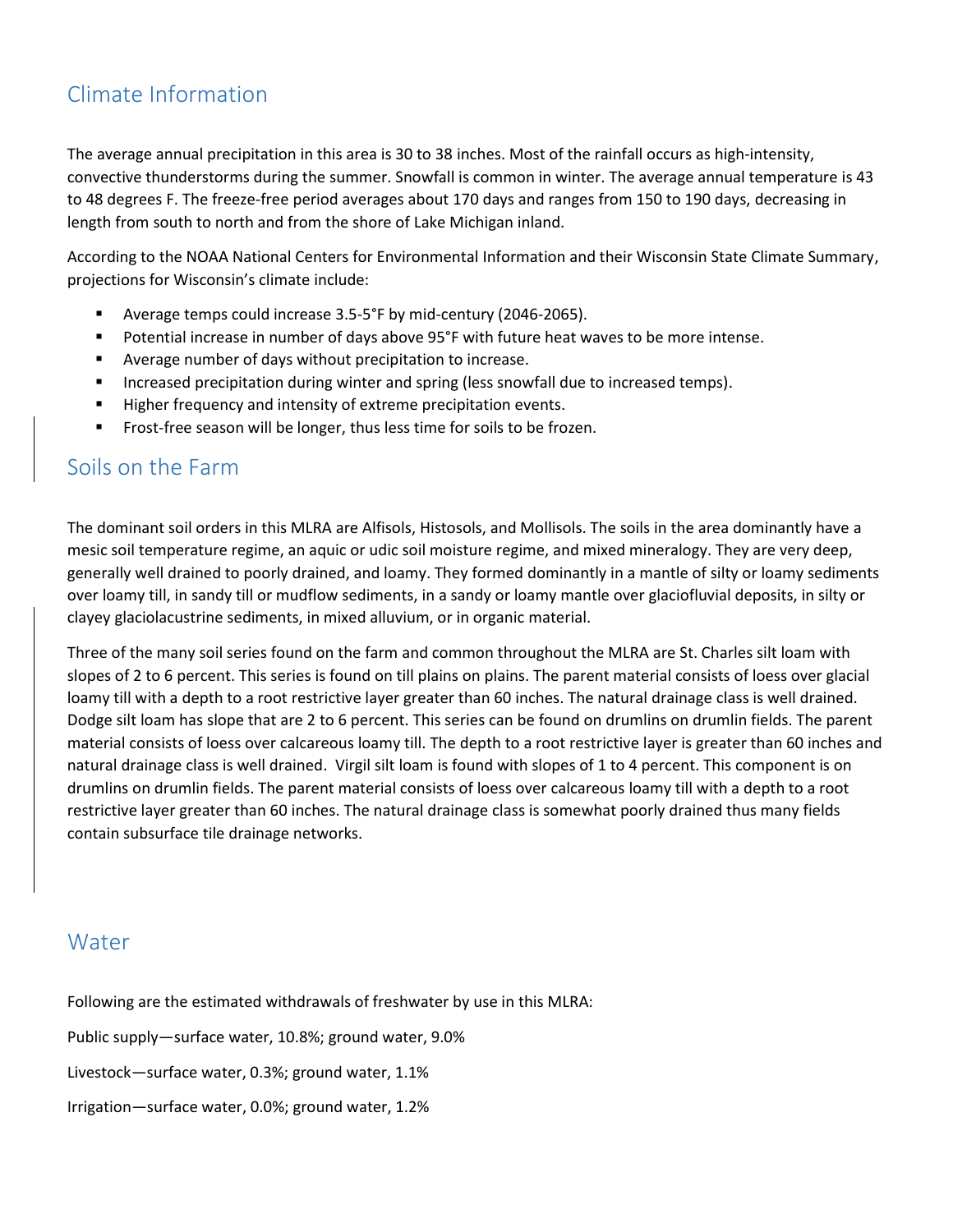Power generation, paper production, cranberry production, mining, aquaculture, industrial—surface water, 74.2%; industrial, aquaculture, mining -- ground water, 3.4%

The total withdrawals average 2,280 million gallons per day. About 15 percent is from ground water sources, and 85 percent is from surface water sources. The moderate precipitation generally is adequate for crops and pasture, but in years of little or no precipitation, some crops on coarse textured soils are damaged by a lack of moisture. Many of the fine textured soils require water management practices that facilitate tillage and harvesting. Drainage of poorly drained soils is needed for good production of cultivated crops.

The many inland lakes and streams typically have good-quality water. The surface water can be impacted by agricultural and municipal pollution, but it is generally suitable for most uses. Ground water is abundant in unconsolidated sand and gravel deposits throughout the areas covered by glacial drift. All of the ground water in this MLRA is a calcium-magnesium bicarbonate type.

## R & G Miller and Sons Farm

R & G Miller & Sons Inc. is in northeastern Dane County about 15 miles northeast of Madison, WI. The 1550 acres of certified organic land is used for 418 acres of rotational grazed pasture and 1132 acres to grow crops to feed a dairy herd and young stock, totaling about 800 head. The following is an excerpt from R&G Miller and Sons website describing their commitment to "Keeping it Organic":

*Crop rotation is an important cornerstone of farming organically. The rules of our certifier require that we rotate crops in such a manner as to maintain soil fertility and plant health. The rotation we are presently*  following is: alfalfa for 3 years, followed by corn for 1 year, soybeans for 1 year, corn again for a year, small *grains (oats, rye or barley) for 1 year, and then back to alfalfa.*

*Maintaining this regime enables us to disrupt insect life cycles, avoiding the need for pesticides. It also helps with the perennial battles with weeds. Correct crop rotation improves soil health and texture, lessens soil erosion, and prevents one crop from exhausting the soil.* 

*Weed control is a relentless battle for all farmers. We control them organically with fieldwork techniques, timing of field preparations, propane burners, and maintaining superior soil fertility. Our most important soil input and our primary nitrogen source is the organic manure from our dairy.* 

*Plowing under cover crops, using chicken manure compost, and adding mined potassium sulfate and mined gypsum, are additional ways of enhancing soil fertility. Micronutrients are also added in accordance with National Organic Standards, along with soil tests and our own Nutrient Management Plan.*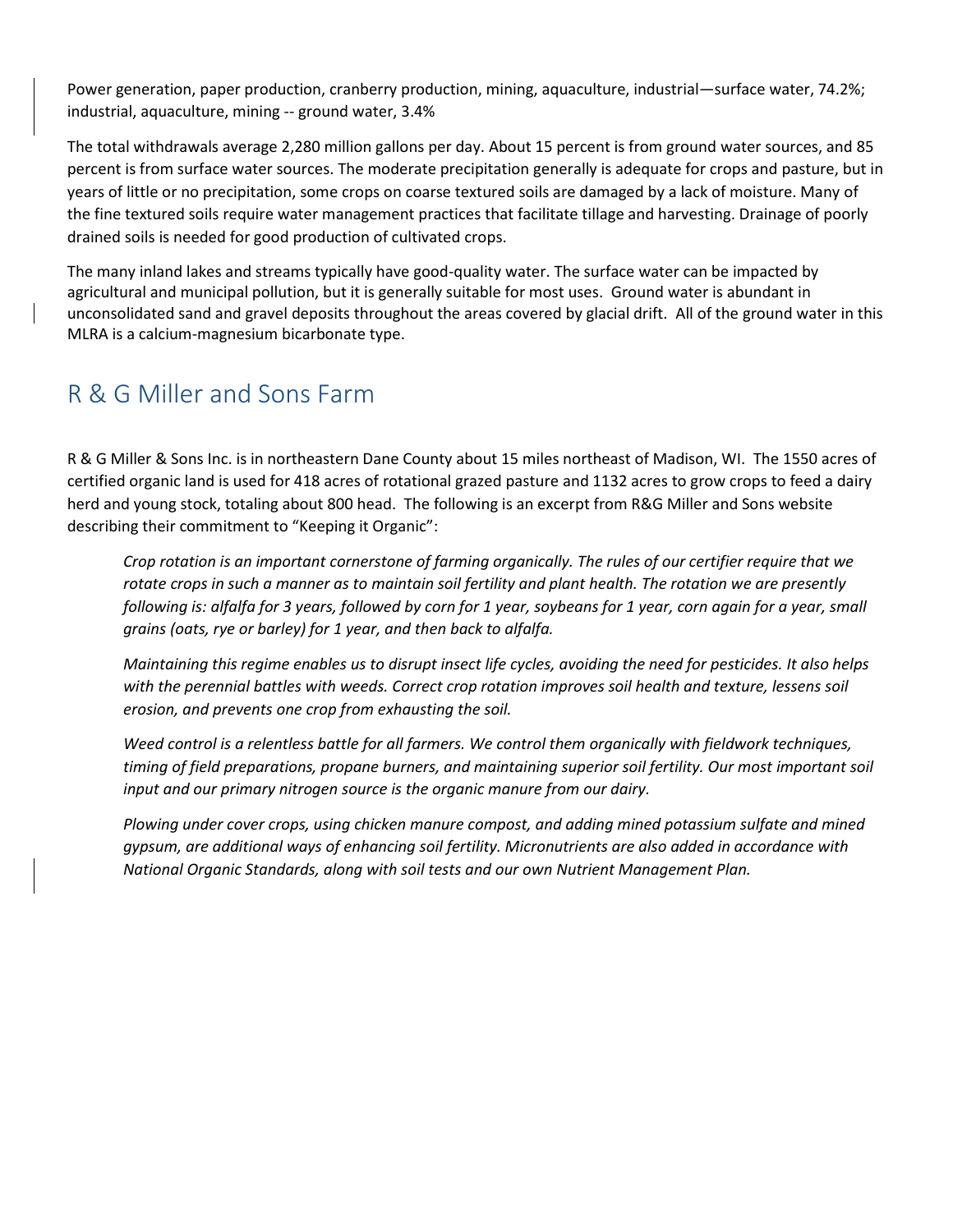

**FIGURE 2. LOCATION MAP OF R&G MILLER AND SONS INC FARM.**



**FIGURE 3. R & G MILLER AND SONS INC GRAZING PASTURES WITH OUTLINED SOIL TYPES.**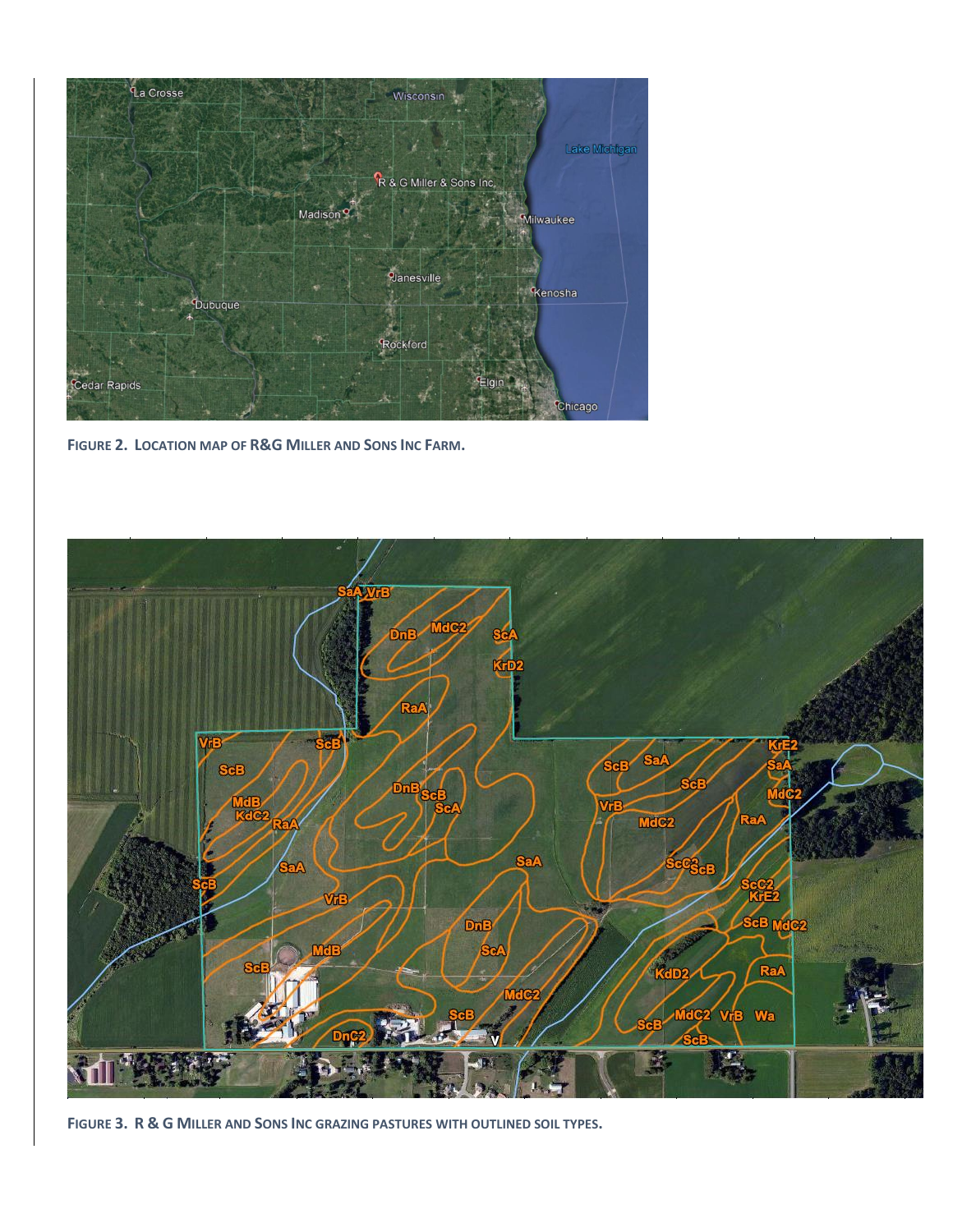Utilizing the five-step adaptation workbook process the following information was collected utilizing the spreadsheet format developed by Maria Janowiak of the USDA, Forest Service, Northern Research Station. The majority of the steps were conducted over the phone and internet via an interactive Skype session with Ron of R&G Miller and Sons Inc and I in a conference room together with Maria and Joan Howard tuning in remotely.

#### Lessons Learned

It is critical that those just learning and attempting to navigate the 5 step Adaptation Workbook process are guided by a trained facilitator who has direct experience with the process. To that end, if USDA views utilization of the workbook process as vital to the USDA mission more trainings in the form of workshops need to be offered to USDA employees to gain confidence and experience in becoming a workbook facilitator. Thus, those newly trained facilitators can start conducting full day seminars/workshops to those agricultural producers who are interested in climate change adaptation on their operations. NRCS makes an effort towards a 9-step planning process with clients with varying success so attempting an additional stepped process will likely be more successful with producers who are innovators and early adopters in their respective ag sectors/communities.

|                                 | Step 1: Define management goals and objectives.                                                                                                                                                                                                                     |                                                                                                                                                                                                                                                                                                                                                                                                                                                             |                              |
|---------------------------------|---------------------------------------------------------------------------------------------------------------------------------------------------------------------------------------------------------------------------------------------------------------------|-------------------------------------------------------------------------------------------------------------------------------------------------------------------------------------------------------------------------------------------------------------------------------------------------------------------------------------------------------------------------------------------------------------------------------------------------------------|------------------------------|
|                                 | What are your management goals and objectives for the project area?                                                                                                                                                                                                 |                                                                                                                                                                                                                                                                                                                                                                                                                                                             |                              |
| Farm or<br><b>Project Area:</b> | R & G Miller & Sons Inc.<br>year, and then back to alfalfa.                                                                                                                                                                                                         | R & G Miller & Sons Inc. is located in northeastern Dane County about 15 miles northeast of Madison, WI. The 1550 acres of certified organic<br>land is used for 418 acres of pasture and 1132 acres to grow crops to feed a dairy herd and young stock, totaling about 800 head. The rotation<br>presently used is: alfalfa for 3 years, followed by corn for 1 year, soybeans for 1 year, corn again for a year, small grains (oats, rye or barley) for 1 |                              |
|                                 | Location: Dane County, WI                                                                                                                                                                                                                                           |                                                                                                                                                                                                                                                                                                                                                                                                                                                             |                              |
| <b>Management Unit</b>          | <b>Management Goals</b>                                                                                                                                                                                                                                             | <b>Management Objectives</b>                                                                                                                                                                                                                                                                                                                                                                                                                                | <b>Time</b><br><b>Frames</b> |
| <b>Entire Property</b>          | Continue to produce the highest quality organic milk without<br>sacrificing the health or comfort of the herd<br>Maintain or increase surplus yields of grain and hay for revenue<br>and/or reserve stocks<br>Maintain diverse land use including pasture, cropland |                                                                                                                                                                                                                                                                                                                                                                                                                                                             |                              |
| Cropland (1132 ac)              | Maintain or increase yields                                                                                                                                                                                                                                         | Utilize a targeted fertilization management system that<br>maximizes variable rate technology to increase yields<br>[Transition to acceptable yielding management system took 5<br>years (improved soil fertility and grain yields). Future yield<br>improvements will be gradual.]                                                                                                                                                                         | Long-<br>term                |
| Pasture (418 ac)                | Maintain productivity of cows<br>Maintain and increase plant vigor of pasture grasses<br>Maintain and increase plant/pasture productivity                                                                                                                           | Maintain productive cow herd while maintaining good<br>vegetation<br>Continue to increase acres of pasture inter-seeded                                                                                                                                                                                                                                                                                                                                     | Annually                     |
| Farmstead                       | Improve/increase energy efficiency of milking and housing<br>facilities                                                                                                                                                                                             | Increase use of LED lighting, replace condensers in milking<br>parlor (milk cooling)                                                                                                                                                                                                                                                                                                                                                                        | Within<br>next year          |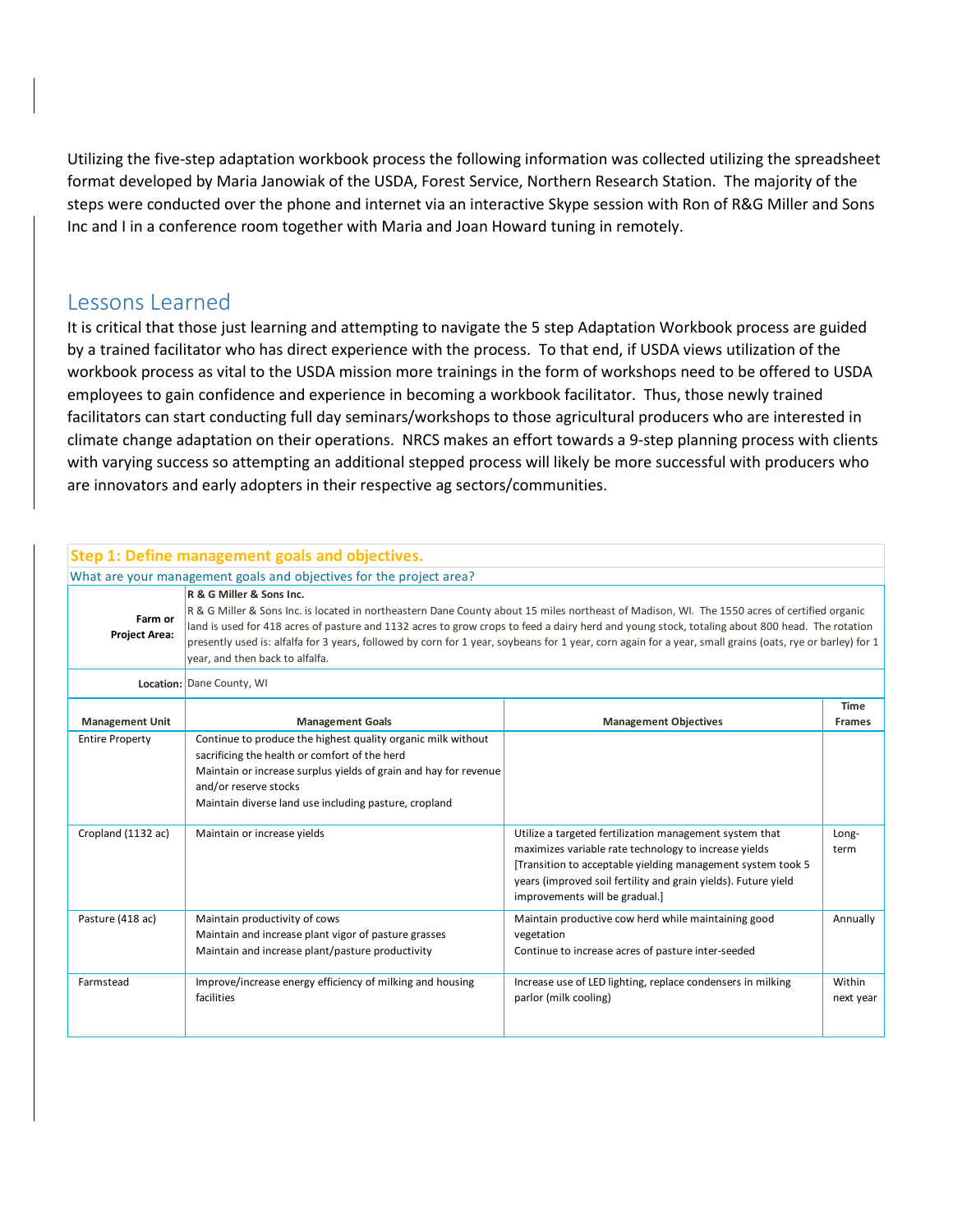|                        | What climate change impacts and vulnerabilties are are most imporant to this particular site?                                                                                                           |                                                                                                                                                                                                                                                                                                                                                                                                                                                                              |                              |  |
|------------------------|---------------------------------------------------------------------------------------------------------------------------------------------------------------------------------------------------------|------------------------------------------------------------------------------------------------------------------------------------------------------------------------------------------------------------------------------------------------------------------------------------------------------------------------------------------------------------------------------------------------------------------------------------------------------------------------------|------------------------------|--|
| <b>Management Unit</b> | <b>Regional Climate Change</b>                                                                                                                                                                          | Climate Change Impacts and Vulnerabilities for the Project                                                                                                                                                                                                                                                                                                                                                                                                                   | Vulnerability                |  |
| (from Step #1)         | <b>Impacts and Vulnerabilities</b>                                                                                                                                                                      | <b>Area or Property</b>                                                                                                                                                                                                                                                                                                                                                                                                                                                      | <b>Determination</b>         |  |
| Entire property        | Average temps could increase 3.5-5°F by mid-century (2046-<br>2065)                                                                                                                                     | No frost pockets here or local microclimate                                                                                                                                                                                                                                                                                                                                                                                                                                  | Moderate/<br>average overall |  |
|                        | Increase in number of days above 95°F                                                                                                                                                                   | Interannual variability-- e.g., 2017 was cold but 2012 drought<br>year had a week of 95-100 degrees                                                                                                                                                                                                                                                                                                                                                                          | with ponding of<br>greatest  |  |
|                        | Future heat waves to be more intense                                                                                                                                                                    | Increased livestock stress.                                                                                                                                                                                                                                                                                                                                                                                                                                                  | concern                      |  |
|                        | Increase in nighttime temperatures                                                                                                                                                                      | Increased livestock stress.                                                                                                                                                                                                                                                                                                                                                                                                                                                  |                              |  |
|                        | Average number of days without precip to increase                                                                                                                                                       | Dry winter in 2017-2018                                                                                                                                                                                                                                                                                                                                                                                                                                                      |                              |  |
|                        |                                                                                                                                                                                                         | drier periods between events                                                                                                                                                                                                                                                                                                                                                                                                                                                 |                              |  |
|                        | Frost-free season will be longer.                                                                                                                                                                       | Potential for increased pest pressures.                                                                                                                                                                                                                                                                                                                                                                                                                                      |                              |  |
|                        | Increased precipitation during winter and spring (less snowfall Potential for increased erosion.<br>due to increased temps) -- more rain during winter (not<br>snow), especially during shoulder season |                                                                                                                                                                                                                                                                                                                                                                                                                                                                              |                              |  |
|                        | Higher frequency and intensity of extreme precip events                                                                                                                                                 | Already seeing this increase in events, particularly in spring<br>(delays planting, getting cows out)<br>Extended wet periods (e.g. 5 inches per week), sometimes big<br>deluge rains<br>Ponding in some areas -- more areas that are more<br>susceptible to ponding than other farms; areas that have<br>drain tile, but problems in a few fields. *More tiling might be<br>needed, or fixed in some areas.<br>Not much erosion (unless soil exposed) -- rolling topography |                              |  |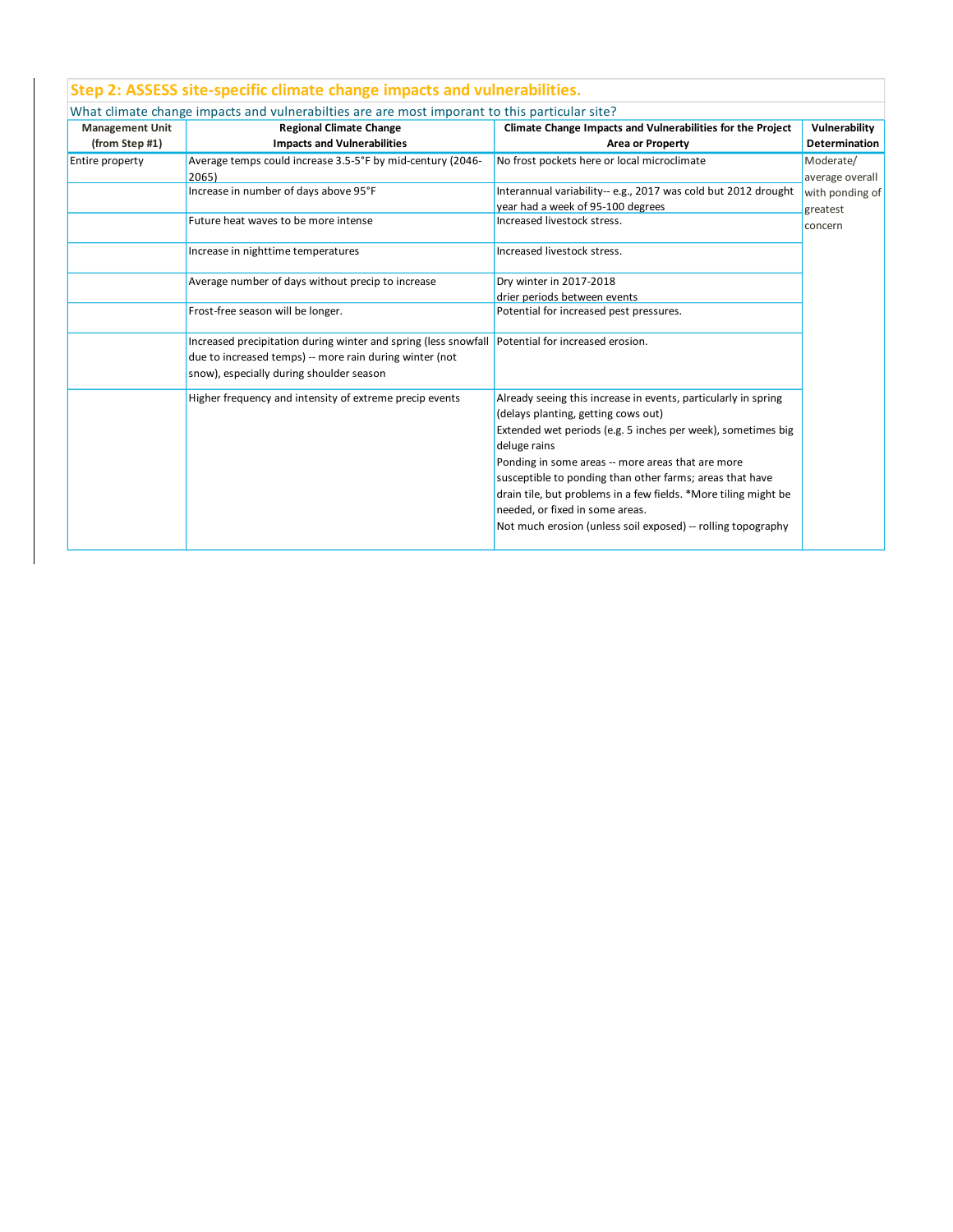| <b>Management Unit</b><br>(from Step #1) | Management<br><b>Objectives</b><br>(from Step #1)                                                                                                                                                | <b>Challenges to Meeting Management</b><br><b>Objective with Climate Change</b>                                                                                                                                                                                                                                                                               | <b>Opportunities for Meeting Management</b><br><b>Objective with Climate Change</b>                                                                                                                                                                                                                                                                                                      | <b>Feasibility of</b><br>Objectives<br>under Current<br>Management                           | Other<br><b>Considerations</b>       |
|------------------------------------------|--------------------------------------------------------------------------------------------------------------------------------------------------------------------------------------------------|---------------------------------------------------------------------------------------------------------------------------------------------------------------------------------------------------------------------------------------------------------------------------------------------------------------------------------------------------------------|------------------------------------------------------------------------------------------------------------------------------------------------------------------------------------------------------------------------------------------------------------------------------------------------------------------------------------------------------------------------------------------|----------------------------------------------------------------------------------------------|--------------------------------------|
| <b>Entire Property</b><br>Cropland       | Utilize a targeted<br>fertilization<br>management<br>system that<br>maximizes variable<br>rate technology to<br>increase yields                                                                  | Heavy rain and wet spring conditions--<br>more difficult to get into fields in spring,<br>ponding-- make it harder to plant, haul<br>manure in spring/fall (hauling on wet<br>soils can increase compaction)<br>Ponding reduces yields<br>(Weather doesn't affect fertilizer<br>applications)<br>Drought decreases yields                                     | Crops will benefit from longer growing<br>season, as long as there's enough<br>moisture<br>Seed companies are keeping up with<br>some environmental changes (e.g.,<br>drought-tolerant corn) and more<br>options are available<br>Do plant some crops (Winter tricale,<br>winter wheat. etc.) during fall and could<br>do more of that-- for forage or grain<br>(would reduce corn acres | High--<br>Several<br>consectutive<br>dry years<br>would affect<br>decisions<br>(seeds, etc.) | Market prices<br>and<br>availability |
| Pasture                                  | Maintain productive<br>cow herd while<br>maintaining good<br>vegetation<br>Continue to increase<br>acres of pasture<br>inter-seeded<br>Maintain and<br>increase<br>plant/pasture<br>productivity | Wet spring conditions-- more difficult to<br>get into cows out (access in lanes--<br>muddy/greasy with all the traffic)<br>Potential for more diseases with<br>prolonged wet conditions?? (not sure if<br>weather) Diseases do reduce<br>productivity of plants (orchard grass)<br>Drought decreases yields; grasses shut<br>down and increases need to feed  | Pasture will benefit from longer growing<br>seasons, as long as there's enough<br>moisture                                                                                                                                                                                                                                                                                               | High                                                                                         | Market prices<br>and<br>availability |
| Farmstead                                | Improve/increase<br>energy efficiency of<br>milking and housing<br>facilities                                                                                                                    | More intense heat would require<br>greater cooling within buildings. Current<br>design is mostly natural ventilation-- no<br>misters, etc.<br>Manure storage-- increased spring<br>precipitation or larger events causes<br>lagoon to fill faster (also another barn);<br>too much at once means hauling at<br>inopportune times, risking compaction,<br>etc. | N/A                                                                                                                                                                                                                                                                                                                                                                                      | High                                                                                         | Market prices<br>and<br>availability |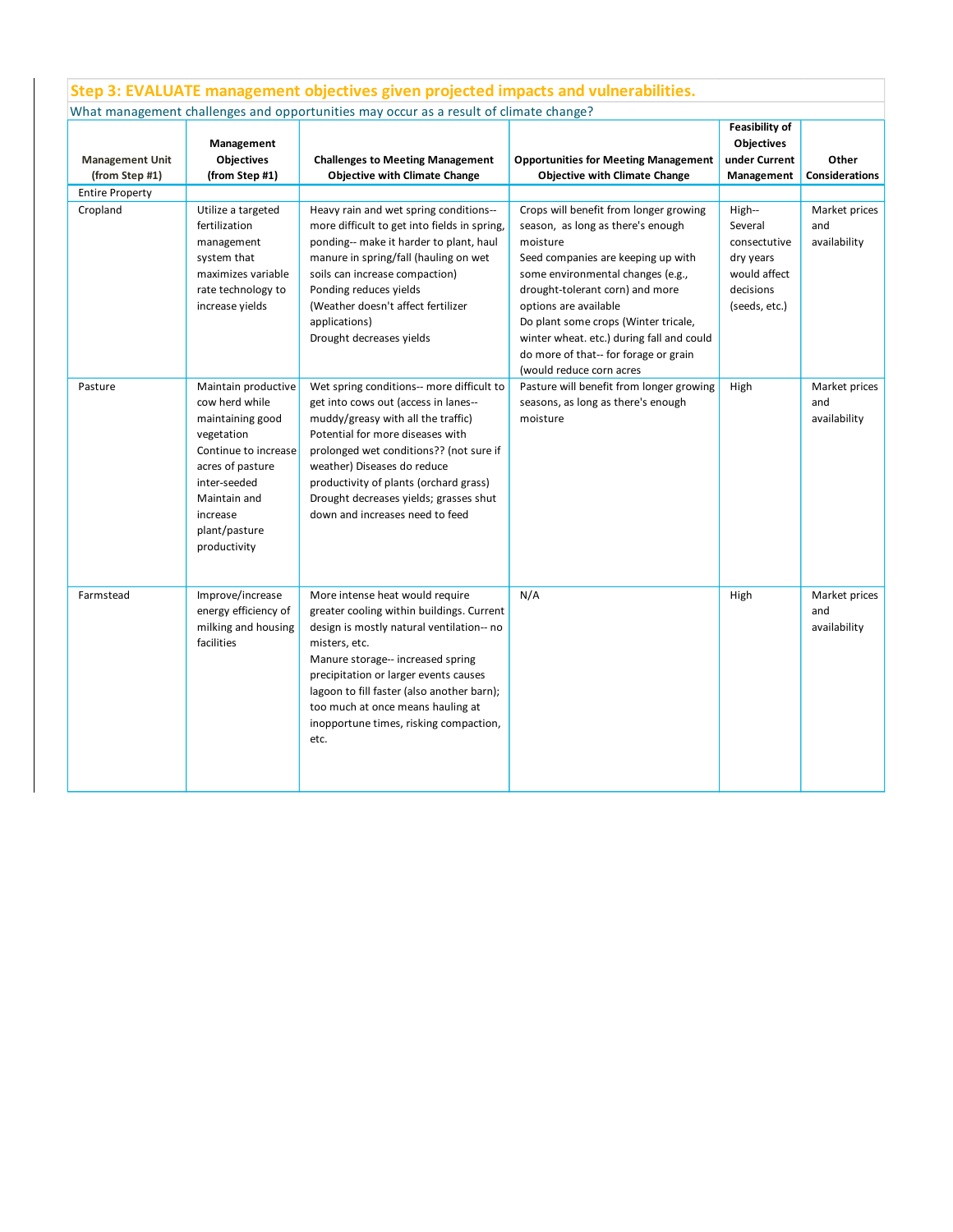#### **Step 4: IDENTIFY adaptation approaches and tactics for implementation.**

#### What actions can enhance the ability of the ecosystem to adapt to anticipated changes and meet management goals?

| Management     |                                                                                                                                                                    |                                                                                          |                                          |                                                                                                                                                                                               |                                                                                                                                                                 |                                 |                                                         |
|----------------|--------------------------------------------------------------------------------------------------------------------------------------------------------------------|------------------------------------------------------------------------------------------|------------------------------------------|-----------------------------------------------------------------------------------------------------------------------------------------------------------------------------------------------|-----------------------------------------------------------------------------------------------------------------------------------------------------------------|---------------------------------|---------------------------------------------------------|
| Unit           | <b>Adaptation Actions</b>                                                                                                                                          |                                                                                          | Time                                     |                                                                                                                                                                                               |                                                                                                                                                                 | <b>Practicability Recommend</b> |                                                         |
| (from Step #1) | Approach                                                                                                                                                           | <b>Tactic</b>                                                                            | Frames                                   | <b>Benefits</b>                                                                                                                                                                               | <b>Drawbacks &amp; Barriers</b>                                                                                                                                 | of Tactic                       | Tactic?                                                 |
| Cropland       | Reduce severity or extent of<br>water-saturated soil and<br>flood damage<br>Adjust the timing or location or grain<br>of on-farm activities                        | plant some crops in fall<br>(Winter triticale, winter<br>wheat. etc.) -- for forage      | already<br>doing<br>winter<br>tricale    | don't have to worry<br>about getting into fields<br>in spring (ponding issue)<br>retains continuous<br>cover without cover<br>crops                                                           | would reduce acres in<br>corn                                                                                                                                   | High                            | Yes                                                     |
|                | Reduce severity or extent of<br>water-saturated soil and<br>flood damage<br>Adjust the timing or location overwintering crops<br>of on-farm activities             | Switch from summer<br>annuals (e.g., corn) to<br>winter annuals or<br>(e.g., winter rye) |                                          | don't have to worry<br>about getting into fields<br>in spring (ponding issue) Need to determine                                                                                               | Might reduce corn acres High<br>Lower seed/feed value?<br>nutrition value to<br>overcome perception of<br>low forage value                                      |                                 | Yes                                                     |
|                | Manage crops to cope with<br>warmer and drier conditions                                                                                                           | Changing seed varieties<br>to drought-tolerant corn                                      |                                          |                                                                                                                                                                                               |                                                                                                                                                                 | High                            | Yes                                                     |
|                | Switch to commodities<br>expected to be better suited<br>to future conditions<br>Manage crops to cope with<br>warmer and drier conditions                          | Change from corn to<br>sorghum or sudangrass                                             |                                          | Increased tolerance to<br>heat and drought                                                                                                                                                    | Limited availability of<br>seeds, varieties,<br>equipment (current<br>focus on corn)<br>Might reduce corn acres<br>Counter thood book sound                     | High                            | Yes                                                     |
|                | Manage crops to cope with<br>warmer and drier conditions                                                                                                           | Reduced tillage                                                                          |                                          | Helps retain moisture<br>works well with fall-<br>planted crops                                                                                                                               |                                                                                                                                                                 | High - as<br>much as can        | Yes                                                     |
|                | Maintain and improve soil<br>health<br>Reduce peak flow, runoff<br>velocity, and soil erosion                                                                      | Cover crops                                                                              |                                          | feed the soil<br>can be a feed source<br>keeps cover, reduces<br>erosion                                                                                                                      | can be hard to plant if<br>summer/fall harvest is<br>delayed (timing)                                                                                           | High                            | Yes                                                     |
| Pasture        | Diversify crop or livestock<br>species, varieties or breeds,<br>or products<br>Maintain livestock health<br>and performance<br>Maintain and improve soil<br>health | Interseeding                                                                             | already<br>doing<br>and<br>want to<br>of | Helps improve pasture<br>without tilling<br>everything up; retains<br>moisture; diversifies<br>do more species in mix; improves<br>nutrition<br>Can adjust mix to site<br>and soil conditions |                                                                                                                                                                 | High                            | Yes                                                     |
|                | Manage crops to cope with<br>warmer and drier conditions                                                                                                           | Shift varieties as needed already                                                        | doing                                    |                                                                                                                                                                                               |                                                                                                                                                                 | High                            | Yes                                                     |
|                | Manage crops to cope with<br>warmer and drier conditions grasses                                                                                                   | Warm season perennial                                                                    |                                          | lin                                                                                                                                                                                           | Some that already come Lower forage production Low<br>and quality; needs to fit<br>into rotation and<br>change other things<br>Uncertain on winter<br>hardiness |                                 | No -<br>conditions<br>would really<br>need to<br>change |
|                | Maintain livestock health<br>and performance<br>Maintain and improve soil<br>health                                                                                | Graze cover crops                                                                        |                                          |                                                                                                                                                                                               | limited due to fencing<br>issue; fields are not<br>currently fenced-- might<br>work for in limited<br>locations.<br>Often poor proximity                        | Low/<br>moderate                | No-<br>(better for<br>other farms)                      |
|                | Reduce severity or extent of<br>water-saturated soil and<br>flood damage                                                                                           | Increase rehabilitation<br>and upgrates of lanes<br>(e.g., lime screening)               | working<br>on                            | improves access to let<br>animals out to pasture<br>(required number of<br>days to be outside)                                                                                                |                                                                                                                                                                 | High                            | Yes                                                     |
|                | Maintain livestock health<br>and performance                                                                                                                       | Stockpile feed/hay                                                                       |                                          | Increase food source in<br>late summer/ droughty<br>conditions<br>(Already cut early flush<br>of growth on pasture)<br>Weed management                                                        | Can be limitations on<br>time (maybe just mow<br>and leave)                                                                                                     | High                            | Yes                                                     |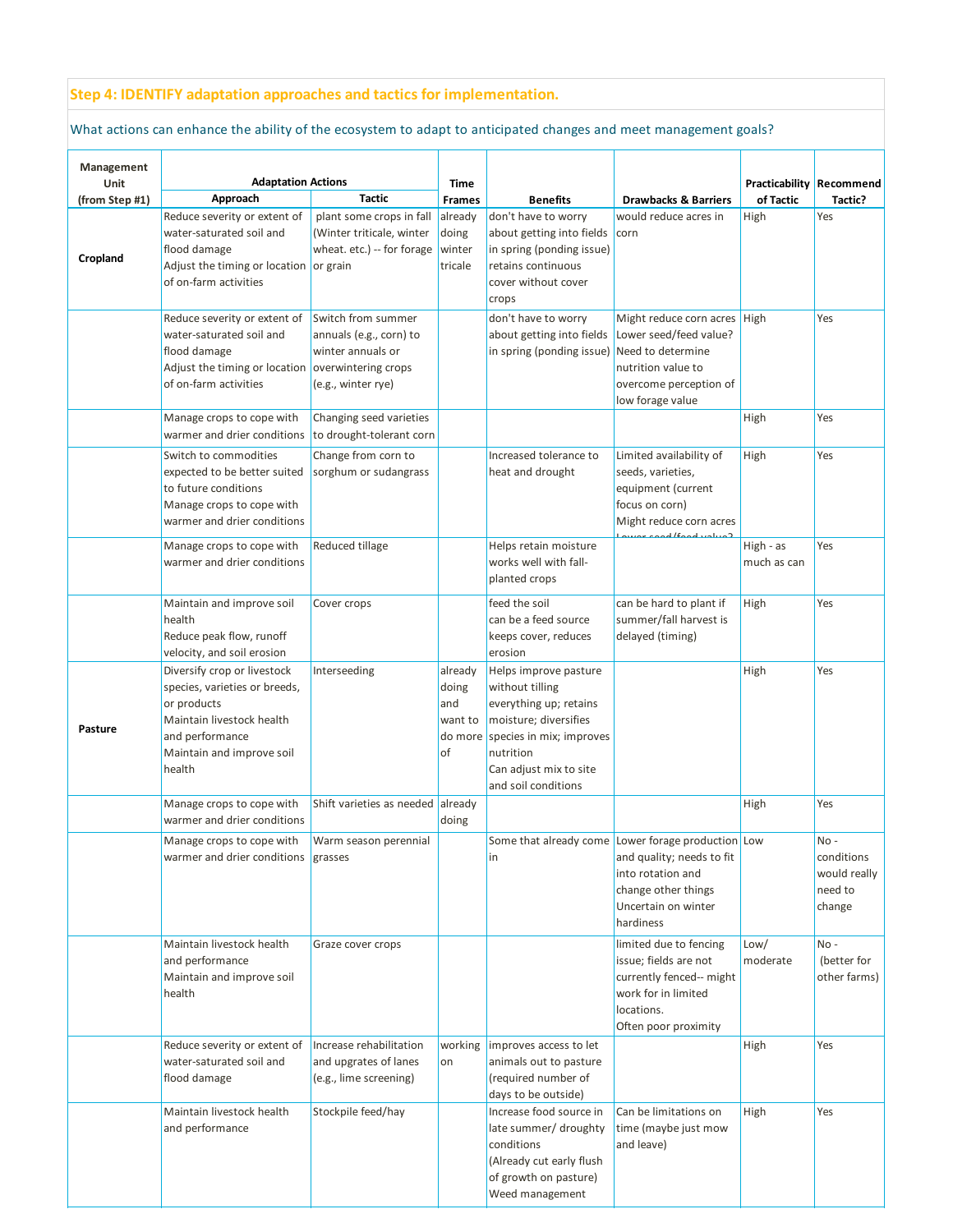| Management                       |                                                                                                                  |                                           |                                                           |                                                                                                                                                                                                                                        |                                                                                                                                                                                |           |                                        |
|----------------------------------|------------------------------------------------------------------------------------------------------------------|-------------------------------------------|-----------------------------------------------------------|----------------------------------------------------------------------------------------------------------------------------------------------------------------------------------------------------------------------------------------|--------------------------------------------------------------------------------------------------------------------------------------------------------------------------------|-----------|----------------------------------------|
| Unit                             | <b>Adaptation Actions</b>                                                                                        |                                           | <b>Time</b>                                               |                                                                                                                                                                                                                                        |                                                                                                                                                                                |           | <b>Practicability Recommend</b>        |
| (from Step #1)                   | Approach                                                                                                         | <b>Tactic</b>                             | Frames                                                    | <b>Benefits</b>                                                                                                                                                                                                                        | <b>Drawbacks &amp; Barriers</b>                                                                                                                                                | of Tactic | Tactic?                                |
| Farmstead<br>(Cows and<br>barns) | Adjust the timing or location Portable parlor -<br>of on-farm activities                                         | automatic                                 |                                                           | Don't have to bring<br>cows home<br>Pastures can be more<br>distant from farm<br>Grass-fed = more money with all grass fed-- need<br>Less need for manure<br>management<br>Some cows might milk<br>more often/as needed<br>Lower labor | Cost/existing facilities<br>Would need to overhaul<br>systems<br>Production would drop<br>to compare costs                                                                     | Low       | No<br>let<br>somebody<br>else do this! |
|                                  | Improve or develop<br>structures to reduce animal<br>heat stress<br>Maintain livestock health<br>and performance | Fans                                      | already<br>have<br>some;<br>could do<br>more if<br>needed | Do have some fans--<br>would add before<br>misters                                                                                                                                                                                     | Barns canbe designed to High<br>stay cool without fans<br>Increased energy usage<br>Retrofitting challenges                                                                    |           | Yes - $as$<br>needed                   |
|                                  | Improve or develop<br>structures to reduce animal<br>heat stress<br>Maintain livestock health<br>and performance | <b>Misters</b>                            |                                                           |                                                                                                                                                                                                                                        | Increased moisture and<br>risk of mastitis/health<br>issues<br>Increase water demand<br>Increase need for<br>manure storage by<br>increasing volume<br>Retrofitting challenges | Moderate  | Not - unless<br>needed                 |
|                                  | Improve or develop<br>structures to reduce animal<br>heat stress<br>Maintain livestock health<br>and performance | replace conventional<br>lighting with LED | already<br>doing<br>some &<br>more                        |                                                                                                                                                                                                                                        |                                                                                                                                                                                | High      | Yes                                    |
|                                  |                                                                                                                  | solar panels                              | already<br>doing<br>some &<br>more                        | Reduce energy costs                                                                                                                                                                                                                    |                                                                                                                                                                                | High      | Yes                                    |

# **Step 5: MONITOR and evaluate effectiveness of implemented actions.**

What information can be used to evaluate whether the selected actions were effective and inform future management?

| <b>Management Unit</b><br>(from Step #1) | <b>Adaptation Monitoring Variable</b> | <b>Criteria for Evaluation</b>                                              | <b>Monitoring Implementation</b> |
|------------------------------------------|---------------------------------------|-----------------------------------------------------------------------------|----------------------------------|
|                                          |                                       |                                                                             |                                  |
| Cropland                                 | Crop productivity                     | Similar or better yields annually and over a Continue current recordkeeping |                                  |
|                                          | (bushels per acre per year)           | 10-year period                                                              | (computerized, by field)         |
| Pasture                                  | Productivity                          | Visual, health                                                              | Inspections                      |
| Dairy                                    | Cow production                        |                                                                             | Continue current recordkeeping   |
| Dairy                                    | Cow health                            |                                                                             | Continue current recordkeeping   |